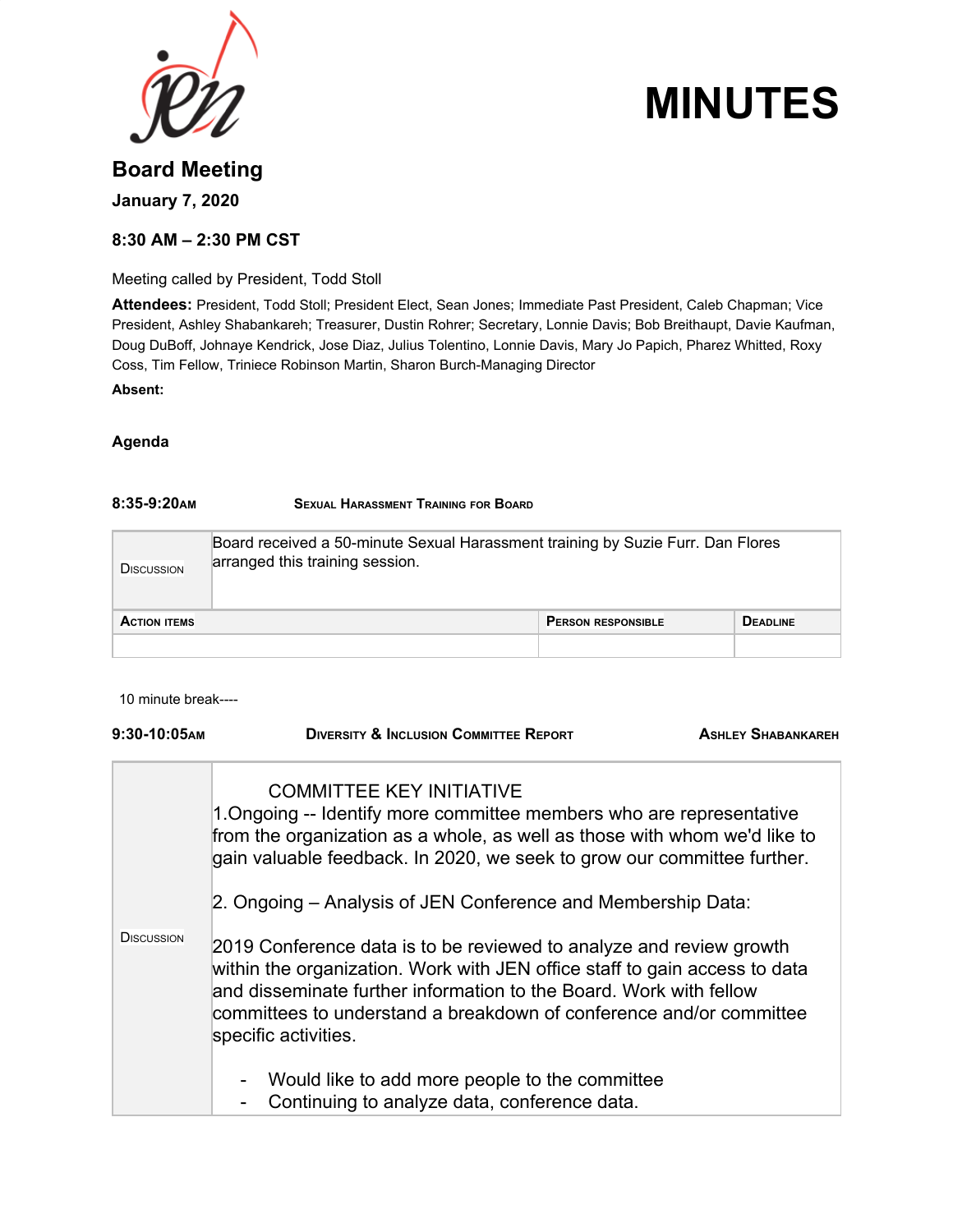|                                                | Working on synthesizing; communicating to all committee chairs.<br>Creating a guiding document<br>Code of ethics and professional conduct edits by committee.<br>Considering other models from other conferences (i.e. Folk Alliance,<br>which also includes a check-box). |                           |                 |
|------------------------------------------------|----------------------------------------------------------------------------------------------------------------------------------------------------------------------------------------------------------------------------------------------------------------------------|---------------------------|-----------------|
|                                                | If there is a violation with the policy, we can cancel a performer/presenter's<br>conference invitation at any time. This may create reluctance to participate<br>or purchase accommodations for the event.<br>Do we have an appropriate response for individuals?         |                           |                 |
|                                                | Discussion: When do we (as a Board) pull a participant from the<br>conference, given the accusation?                                                                                                                                                                       |                           |                 |
|                                                | <b>Resulting Guidelines:</b><br>• We will handle issues on a case by case basis. Moving forward, the<br>Executive Committee and incoming President will have to be<br>engaged in these decisions.                                                                          |                           |                 |
|                                                | • Policy must be clear and must be exercised by the organization in a<br>transparent manner.                                                                                                                                                                               |                           |                 |
|                                                | In the Spring, all Board members will be responsible to be engaged<br>$\bullet$<br>in the selection process when considering performers, clinicians,<br>exhibitors.                                                                                                        |                           |                 |
|                                                | Will put in place the following:<br>1) Policy prominently posted online<br>2) Check box in application process<br>3) Board vetting                                                                                                                                         |                           |                 |
| <b>ACTION ITEMS</b>                            |                                                                                                                                                                                                                                                                            | <b>PERSON RESPONSIBLE</b> | <b>DEADLINE</b> |
| Will send a draft policy for review to the EC. |                                                                                                                                                                                                                                                                            | Ashley Shabankareh        |                 |

**10:05-11:10AM PERSONNEL COMMITTEE REPORT LONNIE DAVIS**

**DISCUSSION**

I. **Staff Evaluations**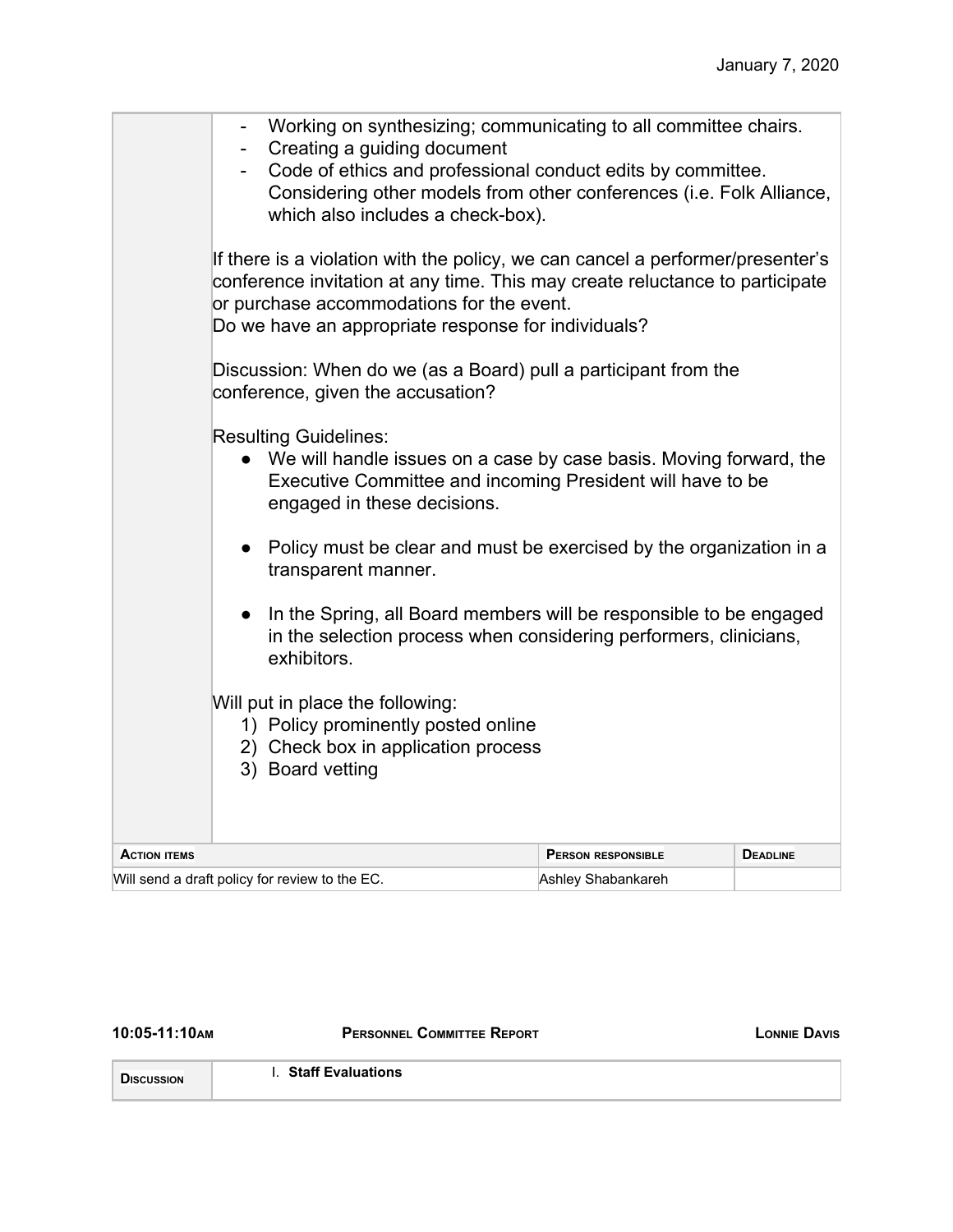Personnel Committee reviewed and confirmed key components to staff evaluation processes.

Schedule: Evaluations will be completed by June  $30<sup>th</sup>$  of each year, with a 60-day flex period if needed.

Evaluation tools: It was decided that there will be no changes to the existing evaluation tools. New tools may be considered for newly evaluated positions.

- Managing Director evaluated by the President
- Conference Coordinator evaluated by the President and JEN Board of Directors
- Membership Manager evaluated by the President and Managing Director
- Administrative part-time position(s) evaluated by the Managing Director

Request feedback from exhibitors regarding their experience with JEN staff.

### **II. Part-time Administrative position**

Personnel Committee discussed the possibility of transitioning the part-time JEN Administrative position to an employee status at the start of FY21. Personnel expenses have increased substantially due to growth. We are currently 70% over what is budgeted for contract expenses.

Dan Flores- mentions that there is a risk in keeping this position contracted. Suggests transitioning this position to employee status.

President Stoll- Careful management of administrative hours will be required to stay within budget. Suggests that the Board makes the transition now.

**MOTION**: Caleb Chapman motions to increase the annual budget line for contractor expense to \$24,000 (an additional \$8,000) and to convert the position to an employee position effective January 1st, 2020. Sean Jones seconds the motion.

Motion passes.

Revised job description is needed for this position.

### **III. Employee Contracts**

Personnel Committee reviewed terms of staff contracts and discussed potential updates to renewed agreements.

#### **IV. Employment Policies**:

Personnel Committee recommends the introduction of two new policies:

- o Anti-discrimination policy
- o Anti- harassment policy

*Awaiting policy drafts for committee review, Board consideration. A new JEN employment attorney will provide the draft.*

### **V. JEN Employee Handbook**

Personnel Committee will review drafted Employee Handbook and update as needed.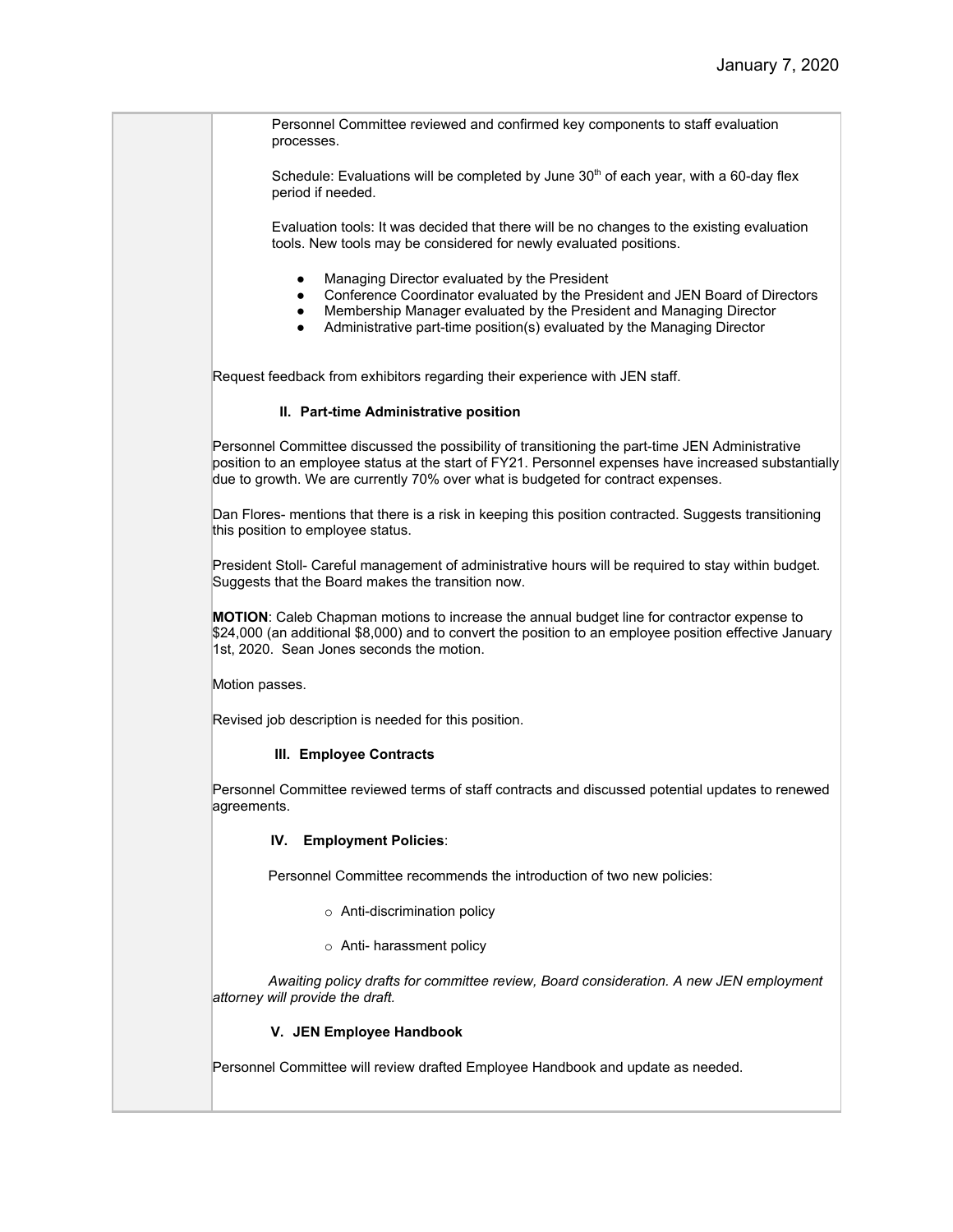| <b>ACTION ITEMS</b>                                                                                                                        | <b>PERSON RESPONSIBLE</b>  | <b>DEADLINE</b> |
|--------------------------------------------------------------------------------------------------------------------------------------------|----------------------------|-----------------|
| Create evaluation tool for Conference Coordinator position.<br>Review Employee Handbook and update as needed.<br>Update employee contracts | <b>Personnel Committee</b> | Spring 2020     |

# **11:10-11:20AM BREAK**

| 11:20-11:44AM       | <b>WOMEN IN JAZZ COMMITTEE REPORT</b>                                                                                                                                                                                                                                                |                           | <b>Roxy Coss</b> |
|---------------------|--------------------------------------------------------------------------------------------------------------------------------------------------------------------------------------------------------------------------------------------------------------------------------------|---------------------------|------------------|
|                     | There was no work done by this committee because of change in leadership.                                                                                                                                                                                                            |                           |                  |
|                     | Recommendation- Combine Women in Jazz Committee with Diversity & Inclusion<br>Committee. They are working towards the same initiatives.                                                                                                                                              |                           |                  |
|                     | Board members are in support of combining the two committees.                                                                                                                                                                                                                        |                           |                  |
|                     | Ellen Rowe proposed that Sisters in Jazz is its own committee. SIJ was funded; funding no<br>longer exists. There is no oversight by the committee chair of Women In Jazz.                                                                                                           |                           |                  |
|                     | Board should decide and have oversight on this format. Both committees are not<br>necessary because we have two committees that are doing congruent work.<br>. Will share the structure (SIJ as a program) under WIJ, Diversity and Inclusion.                                       |                           |                  |
| <b>DISCUSSION</b>   | Management lines and leadership must be confirmed and clarified.                                                                                                                                                                                                                     |                           |                  |
|                     | Ashley Shabankareh - We should be working together to bring greater awareness to the<br>overall cause.                                                                                                                                                                               |                           |                  |
|                     | There has been an increase in Sisters in Jazz to 54 applications this year.<br>Roxy Coss requests for the Board to encourage students to apply in the future.                                                                                                                        |                           |                  |
|                     | MaryJo Papich- Be on the lookout for sponsorships for this program moving forward.                                                                                                                                                                                                   |                           |                  |
|                     | MOTION: Eliminate WIJ committee, and all work will be placed under the Diversity and<br>Inclusion Committee, with SIJ Program reporting.<br>David Kaufman makes the motion.<br>Trineice Robinson Martin seconds<br>MaryJo Papich abstains. All others were in favor. Motion carries. |                           |                  |
| <b>ACTION ITEMS</b> |                                                                                                                                                                                                                                                                                      | <b>PERSON RESPONSIBLE</b> | <b>DEADLINE</b>  |
|                     |                                                                                                                                                                                                                                                                                      |                           |                  |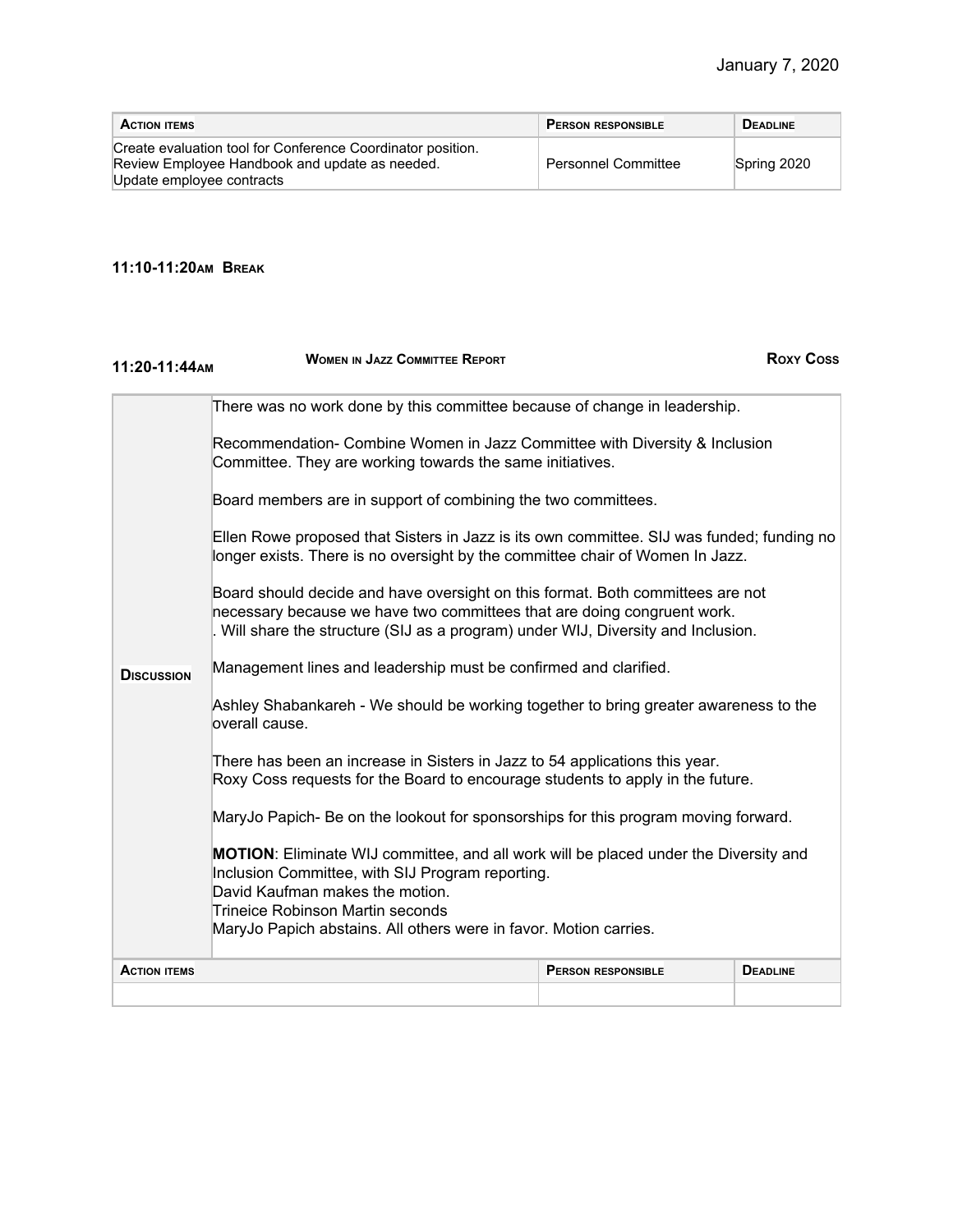#### **11:44-11:49AM JAZZ INDUSTRY/MUSIC BUSINESS COMMITTEE REPORT**

| <b>ACTION ITEMS</b> |                                                                                                                                                                                                                                                                                                                              | <b>PERSON RESPONSIBLE</b> | <b>DEADLINE</b> |
|---------------------|------------------------------------------------------------------------------------------------------------------------------------------------------------------------------------------------------------------------------------------------------------------------------------------------------------------------------|---------------------------|-----------------|
| <b>DISCUSSION</b>   | Jay Ashby is responsible for the success of this.<br>Career development is an important component - Music Business.<br>Launchpad Peabody faculty, Zane Forshee does a great job with this subject matter<br>Sharon Burch- select a new track and switch out rooms for tracks to accommodate the<br>growth in these sessions. |                           |                 |
|                     | The breakouts are popular here at the conference. Considering the possibility of finding a<br>larger space for the clinic.                                                                                                                                                                                                   |                           |                 |

### **11:50-11:56AM MENTORING COMMITTEE REPORT JULIUS TOLENTINO**

| <b>ACTION ITEMS</b> | <b>DEADLINE</b><br><b>PERSON RESPONSIBLE</b>                                                                                                                                            |  |  |  |
|---------------------|-----------------------------------------------------------------------------------------------------------------------------------------------------------------------------------------|--|--|--|
|                     | Tony White is also interested in becoming a mentor.<br>Roxy suggested that Mentoring is a Program that falls under the Education Committee.                                             |  |  |  |
|                     | Maybe high school students will be considered in the future.<br>Students will be met at the soundcheck on Thursday.                                                                     |  |  |  |
|                     | • Create a waiver form for mentors                                                                                                                                                      |  |  |  |
|                     | • Create an application for interested mentors                                                                                                                                          |  |  |  |
|                     | • Establish and develop new mentorship relationship opportunities within JEN                                                                                                            |  |  |  |
| <b>DISCUSSION</b>   | • Oversee all mentorship relationships within JEN - including AAJC, integrating YSC                                                                                                     |  |  |  |
|                     | • Start by giving scholarship students and mentors a meaningful experience- starting with<br>6 mentees this year and adding SIJ next year, as well as students interested in education. |  |  |  |
|                     | • Provide materials and guidelines to mentors - mentors will receive materials in an email,<br>a hard copy at the training meeting, as well as a Powerpoint presentation                |  |  |  |
|                     | • Set up and map out mentoring meetings at conference - mentors will have three<br>meetings at the conference: training, meet and greet, one on one                                     |  |  |  |
|                     | All initiatives are ongoing.                                                                                                                                                            |  |  |  |
|                     | Line up mentees with mentors                                                                                                                                                            |  |  |  |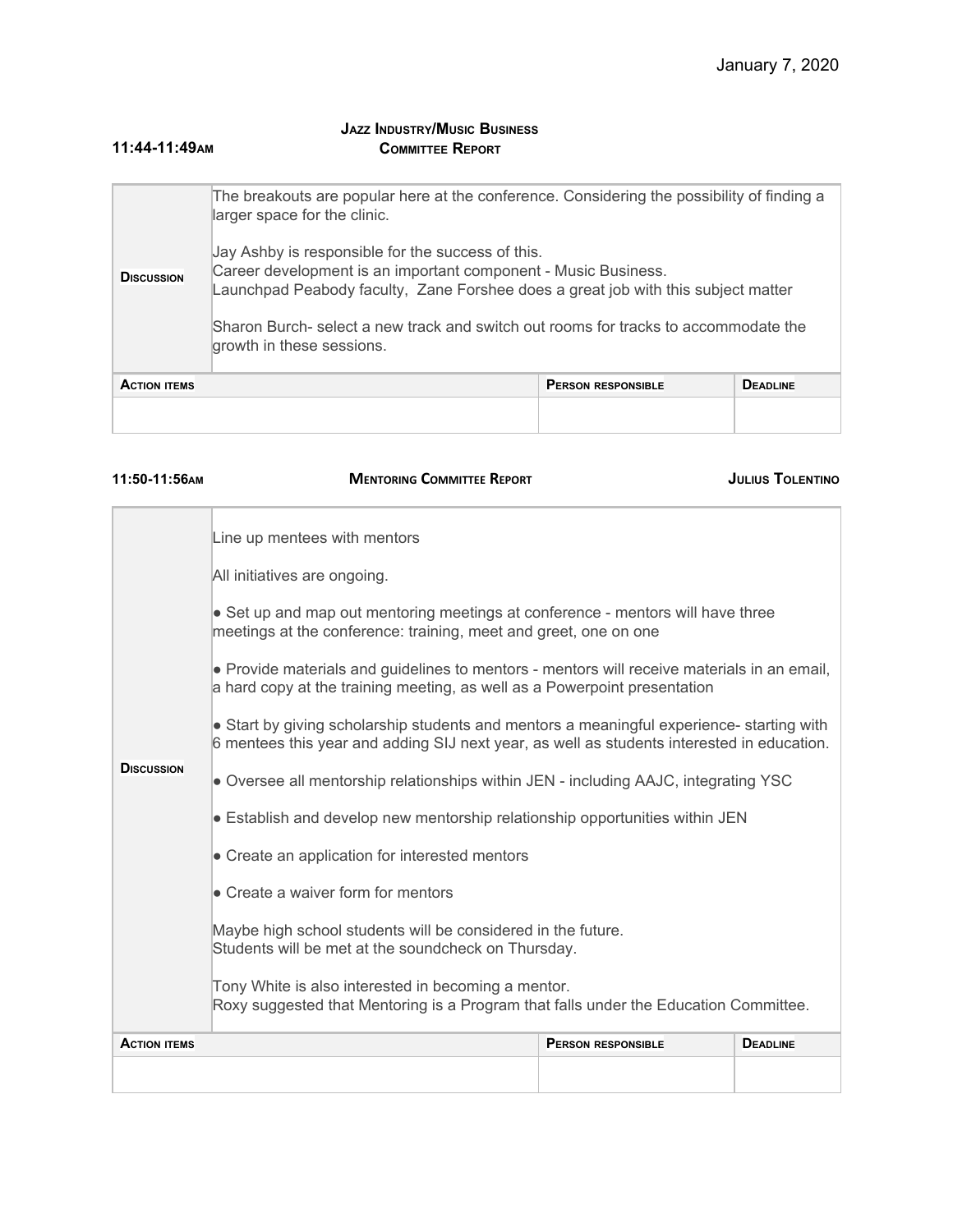| 11:57-12:25Рм                                                                                                                                                                                                                                                                                                                                                                                                                                                                                                                                 | <b>DAVID KAUFMAN</b><br><b>NAFME JAZZ COUNCIL REPORT</b><br><b>NAFME LIAISON</b>                                                                                                                                                                                                                                                                                                                                                                                                                                                                          |                    |                 |  |
|-----------------------------------------------------------------------------------------------------------------------------------------------------------------------------------------------------------------------------------------------------------------------------------------------------------------------------------------------------------------------------------------------------------------------------------------------------------------------------------------------------------------------------------------------|-----------------------------------------------------------------------------------------------------------------------------------------------------------------------------------------------------------------------------------------------------------------------------------------------------------------------------------------------------------------------------------------------------------------------------------------------------------------------------------------------------------------------------------------------------------|--------------------|-----------------|--|
|                                                                                                                                                                                                                                                                                                                                                                                                                                                                                                                                               | NAfME--A group of people that are educators that happen to teach jazz.                                                                                                                                                                                                                                                                                                                                                                                                                                                                                    |                    |                 |  |
|                                                                                                                                                                                                                                                                                                                                                                                                                                                                                                                                               | Collaboration JEN resources becoming available to NAfME members to arm them with<br>tools to teach jazz successfully.<br>JEN/NAfME display set up at the Midwestern Conference<br>We should be present/visible at these types of events                                                                                                                                                                                                                                                                                                                   |                    |                 |  |
|                                                                                                                                                                                                                                                                                                                                                                                                                                                                                                                                               | Initiatives:<br>Dedicate up to 10K to present at State MEA conferences (marketing). This would<br>be a better use of our dollars. Timing was off so timelines were not aligned this<br>year.<br>Sharon Burch will be a presenter at the Maryland conference in March<br>Bethany Robinson heading up initiative. For 6 locations for consideration for next<br>year. Michigan, Kansas, Missouri, Florida, Pennsylvania, New Jersey<br>Presentations should be at MEA conferences where jazz does not have a strong presence<br>at their state conferences. |                    |                 |  |
|                                                                                                                                                                                                                                                                                                                                                                                                                                                                                                                                               | We should have logos and a booth for visibility.<br>Bob Breithaupt - suggests placement on resource page on NAfME website.                                                                                                                                                                                                                                                                                                                                                                                                                                |                    |                 |  |
| Creating a music recommendation sheet, list intended for base membership of<br>NAfME. This list would be used as a starting point for educators<br><b>DISCUSSION</b><br>Honor Ensemble - Establishing structure - Proposes that we take resources that<br>JEN planned to use and use it as an opportunity for Honors Ensemble students<br>have a performance slot at JEN conference. The idea is to not duplicate efforts<br>with NAfME. This would also bring in band directors to JEN that would not<br>otherwise be a part of the process. |                                                                                                                                                                                                                                                                                                                                                                                                                                                                                                                                                           |                    |                 |  |
|                                                                                                                                                                                                                                                                                                                                                                                                                                                                                                                                               | President Stoll- JALC is the sponsor of the All National Jazz program. Maybe JALC may be<br>able to put funding behind getting students to the JEN conference performance?                                                                                                                                                                                                                                                                                                                                                                                |                    |                 |  |
|                                                                                                                                                                                                                                                                                                                                                                                                                                                                                                                                               | Roxy Coss -Suggested that the students should also become JEN members to participate.                                                                                                                                                                                                                                                                                                                                                                                                                                                                     |                    |                 |  |
|                                                                                                                                                                                                                                                                                                                                                                                                                                                                                                                                               | Sean Jones - We should be sure that we establish interest for the students. We should not<br>assume that they are already interested.                                                                                                                                                                                                                                                                                                                                                                                                                     |                    |                 |  |
|                                                                                                                                                                                                                                                                                                                                                                                                                                                                                                                                               | David Kaufman will be working with Todd Stoll to figure out details around this new idea<br>We want to take a little time to consider this option. Todd leads the All-National Jazz<br>ensemble.                                                                                                                                                                                                                                                                                                                                                          |                    |                 |  |
|                                                                                                                                                                                                                                                                                                                                                                                                                                                                                                                                               | We would like access to NAfME membership. It would be great to get members to check<br>the box to als join JEN. Maybe this would be a part of the partnership negotiations in the<br>future.                                                                                                                                                                                                                                                                                                                                                              |                    |                 |  |
| <b>ACTION ITEMS</b>                                                                                                                                                                                                                                                                                                                                                                                                                                                                                                                           |                                                                                                                                                                                                                                                                                                                                                                                                                                                                                                                                                           | PERSON RESPONSIBLE | <b>DEADLINE</b> |  |
|                                                                                                                                                                                                                                                                                                                                                                                                                                                                                                                                               |                                                                                                                                                                                                                                                                                                                                                                                                                                                                                                                                                           |                    |                 |  |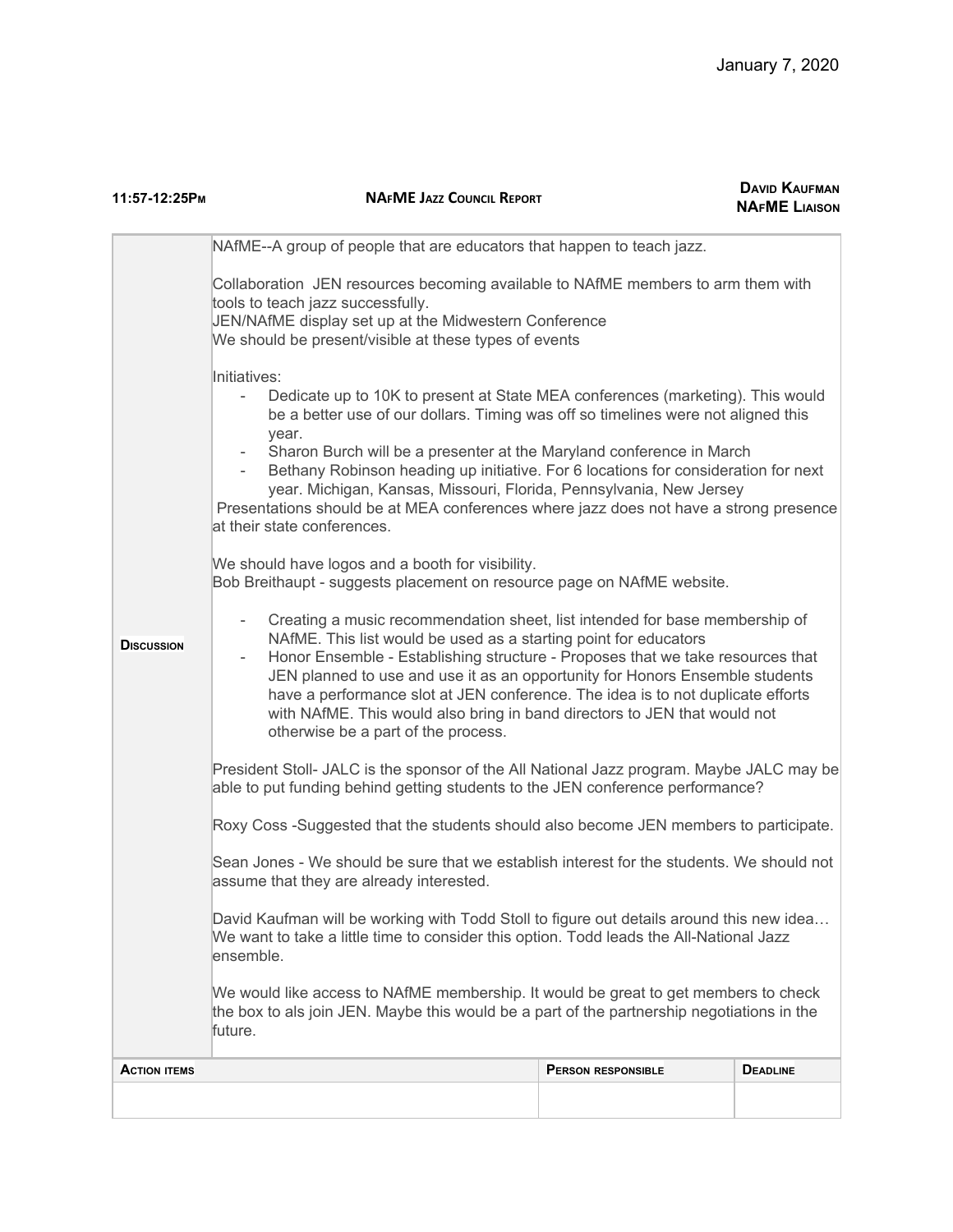# **12:24-1:40PM - Lunch break**

**1:40-1:50PM**

# **DOWNBEAT/JAZZED/JAZZ TIMES VS. DOWNBEAT DISCUSSION**

|                     | The Journal is out and is available at the JENeral store. Looks great!                                                                                                                                                                                                                  |                           |                 |  |
|---------------------|-----------------------------------------------------------------------------------------------------------------------------------------------------------------------------------------------------------------------------------------------------------------------------------------|---------------------------|-----------------|--|
|                     | 3-year agreement, switched from JazzEd to JazzTimes for publications.<br>Do we renew the 3-year agreement or go with a different company?                                                                                                                                               |                           |                 |  |
|                     | Initial thought that it would be a good idea to continue with the 3-year rotating relationship.                                                                                                                                                                                         |                           |                 |  |
|                     | Sharon Burch - the process of creating the program guide is a lot of work. Working with<br>JazzEd was a nightmare. Had to go over lots of revisions, edits, etc. This was very time<br>intensive. Quality of the publication was bad.<br>JazzTimes was better, and easier to work with. |                           |                 |  |
| <b>DISCUSSION</b>   | Downbeat editor (Frank Alkyer) is doing a much better job, and would be easier to sustain<br>quality work for JEN. They are also offering us this other publication.                                                                                                                    |                           |                 |  |
|                     | 25% JazzTimes<br>JazzEd Free to members (?)<br>All members get digital access to both magazines.                                                                                                                                                                                        |                           |                 |  |
|                     | What will be the result of the change from JazzEd and JazzTimes?                                                                                                                                                                                                                        |                           |                 |  |
|                     | -The Downbeat magazine is a motivator for JEN members.                                                                                                                                                                                                                                  |                           |                 |  |
|                     | MaryJo Papich- JazzEd was our magazine for the first 8 years of JEN. Caleb Chapman<br>recommended that we begin the relationship with three magazines instead of one.                                                                                                                   |                           |                 |  |
| <b>ACTION ITEMS</b> |                                                                                                                                                                                                                                                                                         | <b>PERSON RESPONSIBLE</b> | <b>DEADLINE</b> |  |
|                     |                                                                                                                                                                                                                                                                                         |                           |                 |  |

# **1:50-2:00PM**

**JAZZSLAM Ashley Shabankareh**

| <b>DISCUSSION</b> | Ashley Meeting with Maurie Bell<br>Will pilot starting the week of March 30th - working with:<br>Encore Academy<br>Noble minds- Taking the program and modifying it for special needs students.<br>Alon Academy<br>Bricolage |
|-------------------|------------------------------------------------------------------------------------------------------------------------------------------------------------------------------------------------------------------------------|
|                   | Maurie has been great to work with during this process.                                                                                                                                                                      |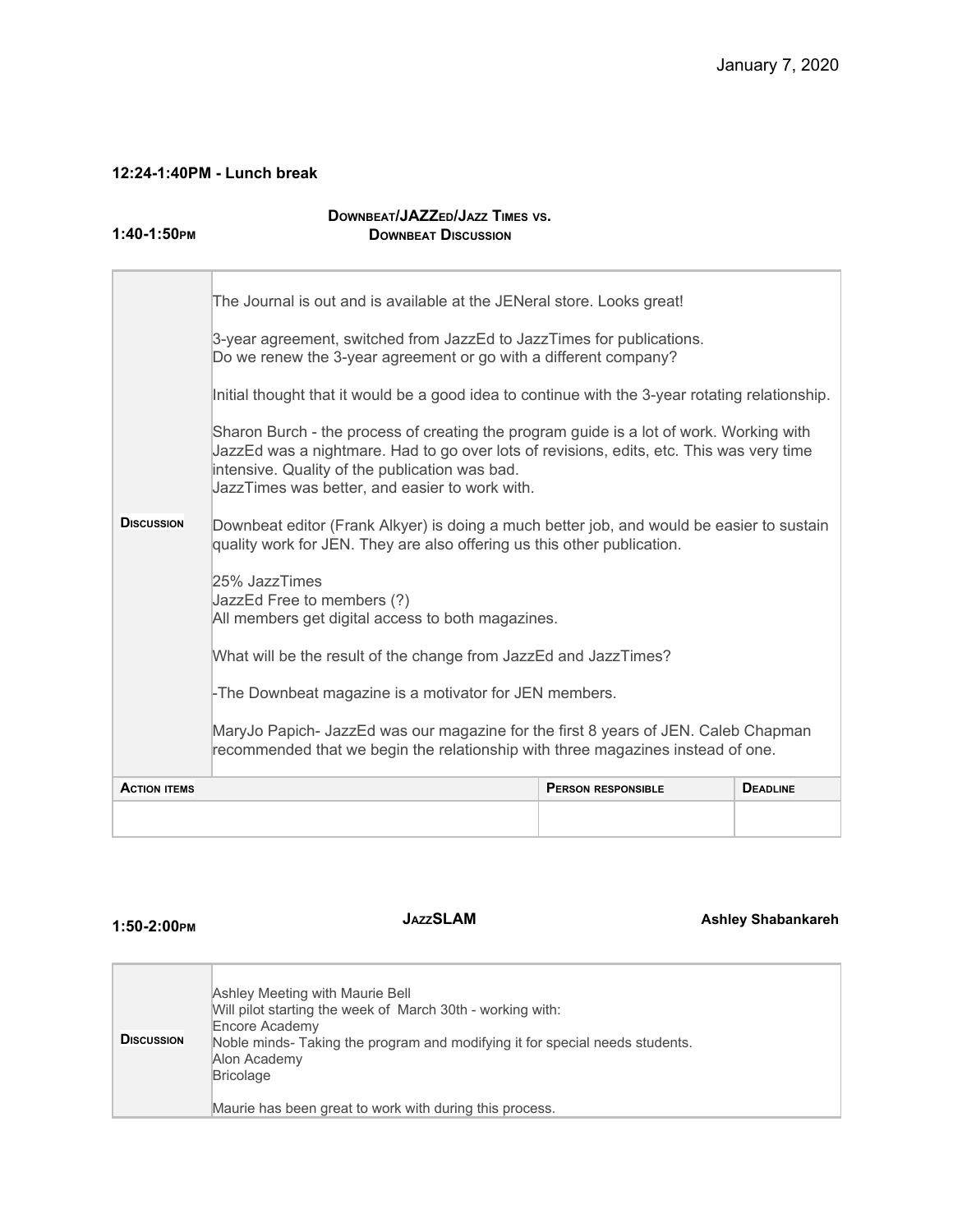|                     | Mould like to make this program available to JEN membership to use in the future. Will do the MOU<br>after we have piloted it and are comfortable with it.<br>This program will ultimately help JEN Development efforts. |  |  |  |
|---------------------|--------------------------------------------------------------------------------------------------------------------------------------------------------------------------------------------------------------------------|--|--|--|
| <b>ACTION ITEMS</b> | <b>DEADLINE</b><br><b>PERSON RESPONSIBLE</b>                                                                                                                                                                             |  |  |  |
|                     |                                                                                                                                                                                                                          |  |  |  |
|                     |                                                                                                                                                                                                                          |  |  |  |

| 2:01-2:11PM         | <b>NOMINATING COMMITTEE REPORT</b>                                                                                                                                                                                                                                                                                                                                                                                                                                                                                                                                                                                                                                                                                                                                                                                                                                                                                                                                                                                                                                                                                                                                                                                                                        |                           | <b>TODD STOLL, PRESIDENT</b><br><b>SEAN JONES, PRESIDENT-ELECT</b><br><b>TIM FELLOWS</b> |
|---------------------|-----------------------------------------------------------------------------------------------------------------------------------------------------------------------------------------------------------------------------------------------------------------------------------------------------------------------------------------------------------------------------------------------------------------------------------------------------------------------------------------------------------------------------------------------------------------------------------------------------------------------------------------------------------------------------------------------------------------------------------------------------------------------------------------------------------------------------------------------------------------------------------------------------------------------------------------------------------------------------------------------------------------------------------------------------------------------------------------------------------------------------------------------------------------------------------------------------------------------------------------------------------|---------------------------|------------------------------------------------------------------------------------------|
| <b>DISCUSSION</b>   | Tim has created a new Board matrix. It is more clear and easier to read.<br>Up for re-election:<br><b>Tim Fellow</b><br>Ashley Shabankareh<br>Julius Tolentino<br>Sean Jones<br>Lonnie Davis<br>Must refill Caleb Chapman's Board open slot, plus one additional open slot. (Up to 2 slots)<br>Board has been intentional with focus on diversifying in all ways (ethnicity, age, skill set,<br>$etc.$ )<br>For sustainability and growth, the Board may want to consider bringing in Major Donor<br>Board prospects - to up the profile.<br>Need to be more aggressive in 2022 for the A cohort.<br>MaryJo Papich is filling a Past President seat<br>David Kauffman - NAfME liaison<br>February 15th- Board nominations- open for a month<br>Officer nominations will open in Mid March<br>Secretary and President Elect are the two positions that are opening.<br>Sean Jones will be joining the NAfME Board as a JEN liaison starting July 1.<br>Sean Jones- Spoke with Lou Fischer about having the President-elect take over leadership<br>immediately following the conference due to lead time, giving the President a full year to<br>transition. Budget-building process is one of the benefits of an earlier transition for the<br>President. |                           |                                                                                          |
|                     | It is also proposed that the other officers would start at the beginning of the fiscal year.                                                                                                                                                                                                                                                                                                                                                                                                                                                                                                                                                                                                                                                                                                                                                                                                                                                                                                                                                                                                                                                                                                                                                              |                           |                                                                                          |
| <b>ACTION ITEMS</b> |                                                                                                                                                                                                                                                                                                                                                                                                                                                                                                                                                                                                                                                                                                                                                                                                                                                                                                                                                                                                                                                                                                                                                                                                                                                           | <b>PERSON RESPONSIBLE</b> | <b>DEADLINE</b>                                                                          |